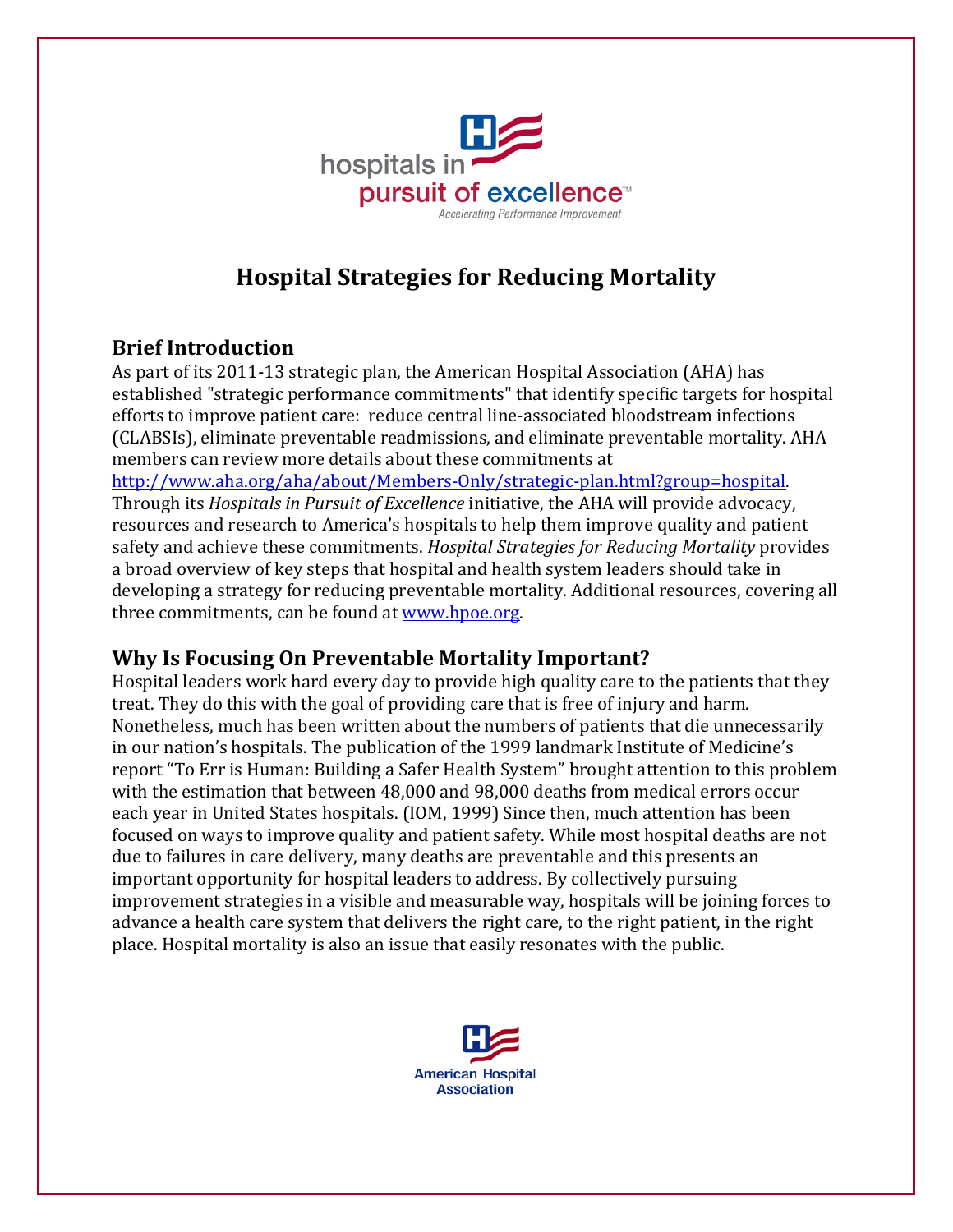Demonstrable improvement in this area will go a long way towards maintaining and strengthening public confidence in our nation's hospitals. It is the right thing to do.

#### **So Where Should Hospital and Health System Leaders Begin?**

There are eight steps that hospitals and health system leaders should consider when thinking about ways to reduce preventable mortality. These steps are outlined below.

- **Start by looking at your data**. Understand how your hospital compares to the national average mortality rate for each condition. Remember that there is a lag time between the provision of care and reporting on Hospital Compare, so it will not be possible to do real-time or near real-time monitoring of the condition-specific risk adjusted 30-day mortality rate. Explore other proxy measures to monitor mortality on a more timely basis. Some hospitals monitor raw mortality and others work with a performance measurement data vendor to obtain mortality data that may be applicable for monitoring mortality for these conditions. Be aware that Hospital Compare includes mortality rates for Medicare patients only and other proxy measures of mortality may include all patients.
- **Set a specific, visible, and measurable goal with timelines for reducing mortality**. Make this a strategic priority for your organization and be persistent about communicating the goal and your progress organization wide.
- **Decide where to focus your hospital's improvement efforts**. Begin with the obvious. For example, how does your hospital perform on care process measures, particularly the Joint Commission Accountability Measures for patients treated for heart attack, heart failure, and pneumonia? Are there opportunities for improvement?
- **Consider cross-cutting concerns.** Several fruitful areas of focus described in the literature to prevent unnecessary deaths involve such cross-cutting issues as healthcare-associated infections, delays in responding to patients with deteriorating conditions, poor communication, surgical complications, and medication and medical errors. The literature is filled with examples of interventions aimed at these problems. How is your hospital addressing these concerns?
- **Align your quality improvement activities and create a visual map.** Many hospitals are already engaged in improvement work around the cross-cutting issues described above. Creating a visual map will help to give them a sense of priority and awareness of how many of the activities they are working on fit into the organization's strategic goals.
- **Establish an organized process for reviewing mortality.** Many hospitals are implementing a structured process for monthly mortality case review. Unlike the mortality reviews of the past, these new efforts involve structured review forms, interdisciplinary committees, and identification of systemic opportunities for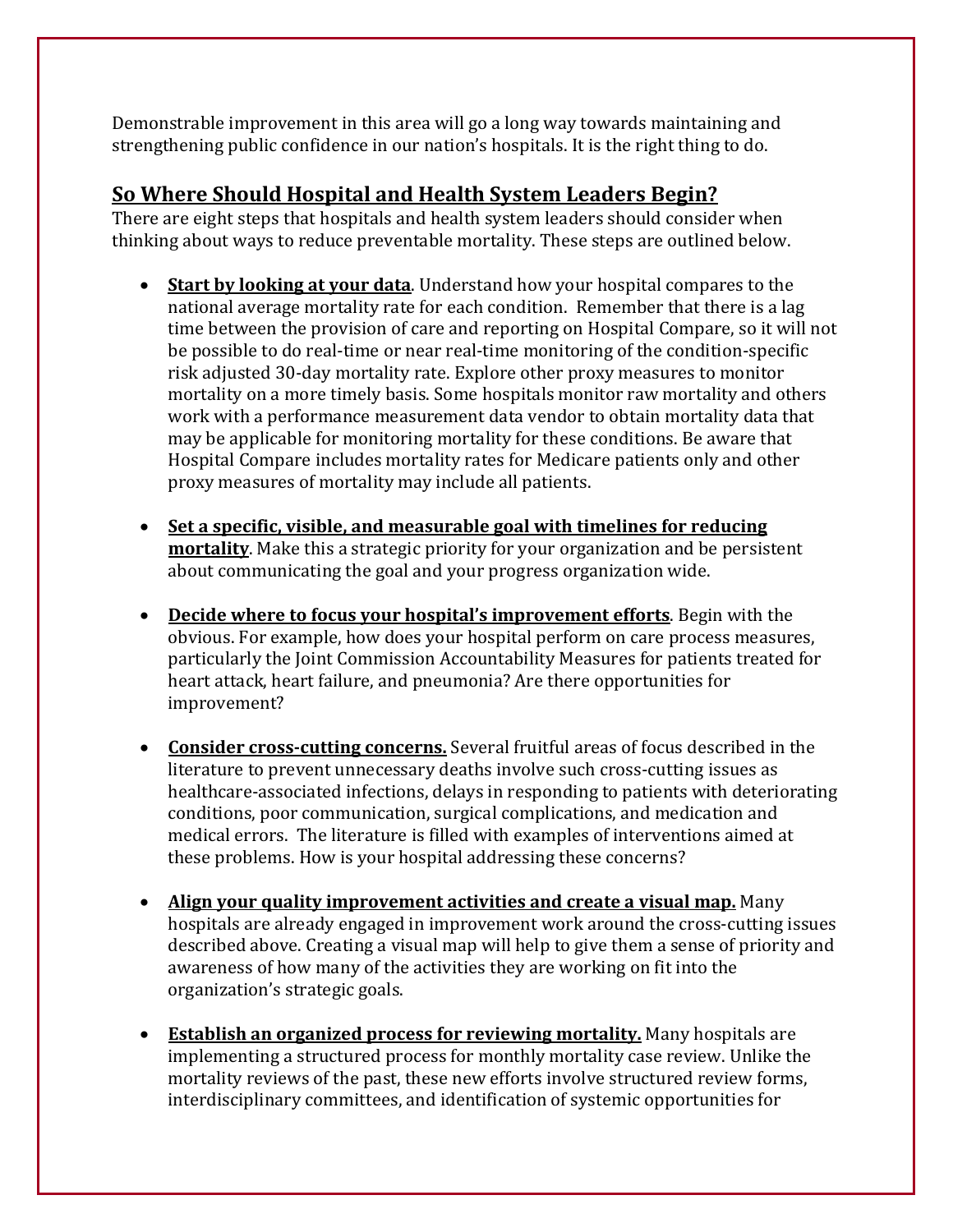improvement. Nursing departments are also reviewing mortality as a way to identify system issues in care and improve nursing practice.

- **Integrate these improvement efforts into your hospital's quality improvement program and develop an action plan for implementing these strategies.**  Establish improvement teams where you need them, populate these teams with caregivers affected by the improvement process, and make sure there is visible executive leadership support.
- **Be accountable.** Put this on the agenda of your board and senior leadership meetings, and actively review progress (at least monthly).

*Source: Original, IHI 100K Lives Campaign Materials, and HRET's A Guide to Achieving High Performance in Multi-Hospital Health Systems.*

### **Best Practices, Case Studies, Literature, and Resources**

There are a number of resources available to help hospitals and health systems reduce preventable mortality. These resources are provided in the attached table and include the following:

- General Resources with examples of best practices and toolkits;
- Case Studies illustrating how hospitals and health systems are working to improve compliance with care processes and reduce preventable mortality;
- Use of checklists, bundled protocols, teams and communication tools;
- Examples of structured processes for mortality review; and
- Literature and articles on reducing preventable mortality.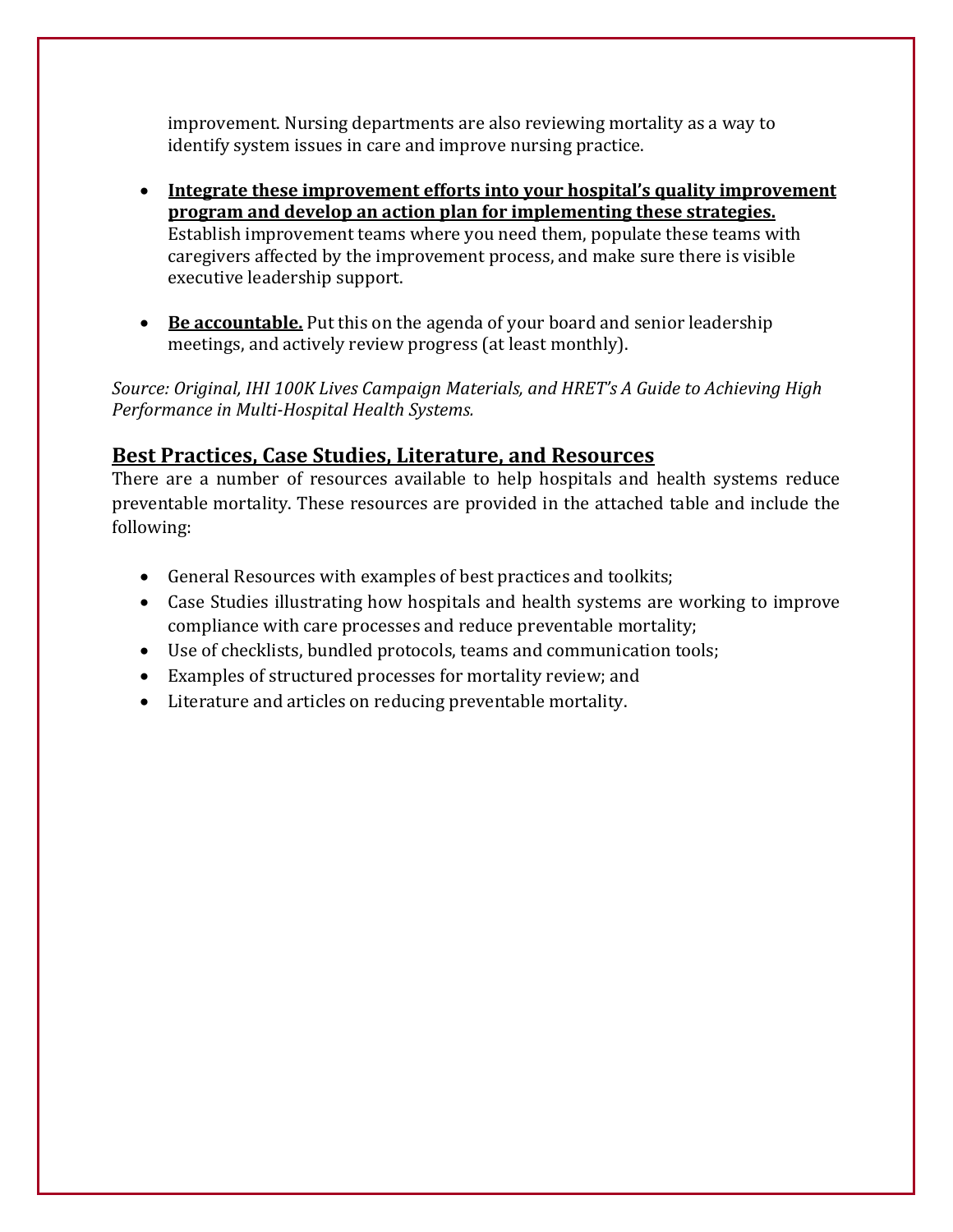# **Resources on Mortality Reduction**

| Program                                                               |                                                                                                                                                                                                                                                                                                                                                                      | <b>Citation/Link</b>            |
|-----------------------------------------------------------------------|----------------------------------------------------------------------------------------------------------------------------------------------------------------------------------------------------------------------------------------------------------------------------------------------------------------------------------------------------------------------|---------------------------------|
| Name/Study                                                            | <b>Summary of Findings</b>                                                                                                                                                                                                                                                                                                                                           |                                 |
|                                                                       | <b>General Resources</b>                                                                                                                                                                                                                                                                                                                                             |                                 |
| <b>Agency for Healthcare</b><br><b>Research and Quality</b><br>(AHRQ) | AHRQ is a federal agency that supports research to help<br>people make more informed decisions and improve the<br>quality of health care services. The AHRQ website<br>includes literature, evidence-based practices, and online<br>journals and primers.                                                                                                            | http://www.ahrq.gov             |
| Commonwealth Fund                                                     | The Commonwealth Fund supports independent<br>research and provides grants to organizations to improve<br>health care by achieving better access and improved<br>quality and efficiency in our nation's health care system.<br>The Fund's website highlights practical tools, case<br>studies, and state strategies that focus on reducing<br>preventable mortality. | http://www.commonwealthfund.org |
| Hospitals in Pursuit of<br>Excellence (HPOE)                          | Hospitals in Pursuit of Excellence is the American Hospital<br>Association's strategic platform to support hospital and<br>health system efforts to accelerate performance<br>improvement and delivery system transformation. The<br>HPOE website includes case studies, resources, and<br>toolkits to help hospitals improve care and reduce<br>mortality.          | http://www.hpoe.org/hpoe        |
| Institute for Healthcare<br>Improvement (IHI)                         | IHI is a not-for-profit organization working to improve<br>health care and eliminate harm to patients. Its website<br>includes white papers, case studies, and toolkits gathered<br>through the testing and implementation of innovative<br>concepts and improvement strategies.                                                                                     | http://www.ihi.org              |
| <b>National Patient Safety</b><br>Foundation                          | The National Patient Safety Foundation's mission is to<br>improve the safety of care provided to patients. The<br>website offers access to a listserv, online patient safety<br>resources, a twice-monthly annotated bibliography,<br>toolkits for engaging patients, and additional<br>publications.                                                                | http://www.npsf.org             |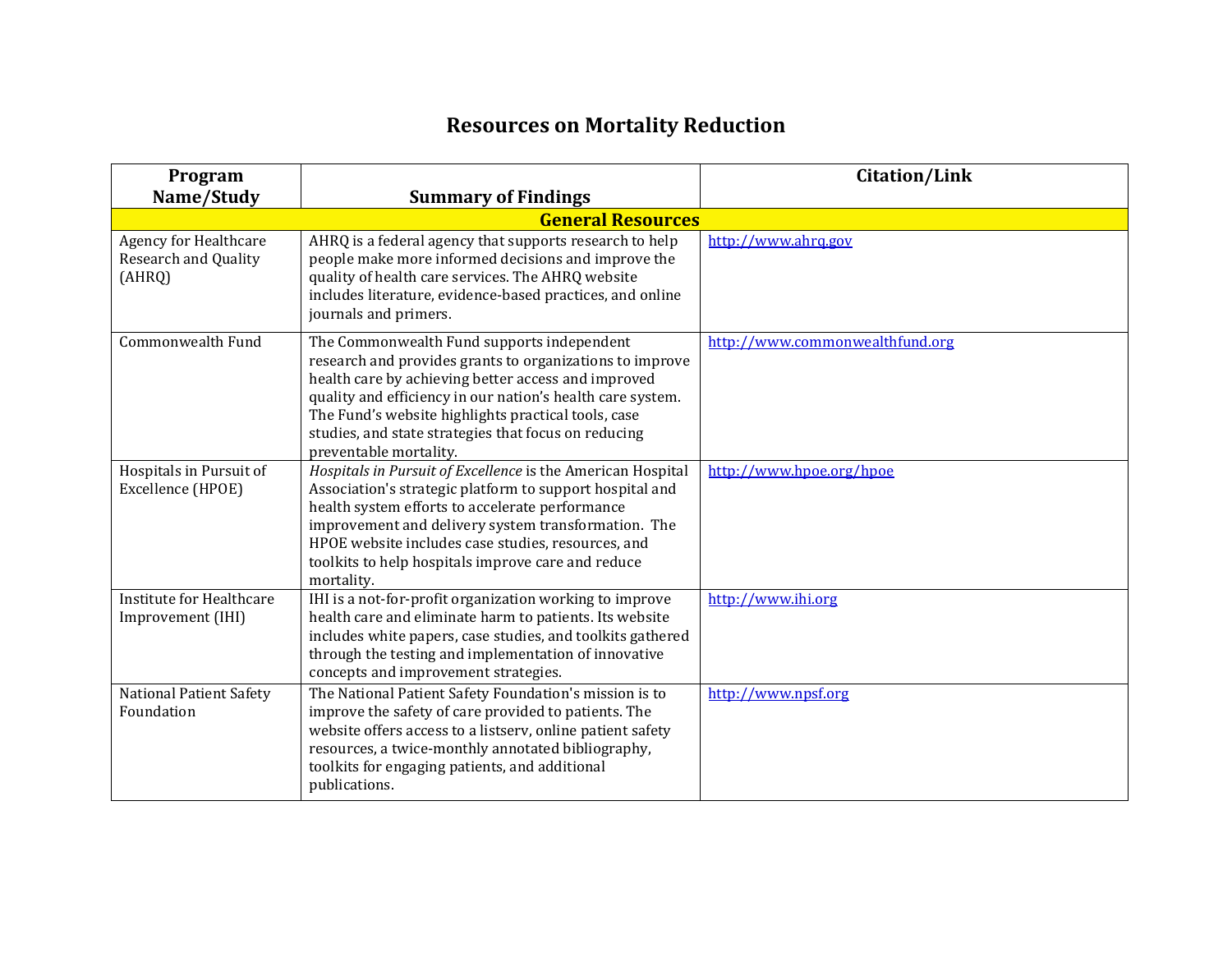| Program                                              |                                                                                                                                                                                                                                                                                                                                                                                                                                                   | <b>Citation/Link</b>         |
|------------------------------------------------------|---------------------------------------------------------------------------------------------------------------------------------------------------------------------------------------------------------------------------------------------------------------------------------------------------------------------------------------------------------------------------------------------------------------------------------------------------|------------------------------|
| Name/Study<br><b>National Quality Forum</b><br>(NQF) | <b>Summary of Findings</b><br>NQF is a nonprofit organization that works to build<br>consensus on national priorities for performance<br>improvement and endorses consensus standards for<br>measuring and publicly reporting on performance. NQF<br>has endorsed a list of serious reportable events and a list<br>of safe practices for better healthcare.                                                                                      | http://www.qualityforum.org/ |
| Pittsburgh Regional<br>Health Initiative             | The Pittsburgh Regional Health Initiative (PRHI) is a<br>group of medical, business, and civic leaders that have<br>come together to improve care and reduce costs for their<br>community. This website includes information and<br>resources for the Perfecting Patient Care Quality<br>Improvement Method, which has been successful at<br>improving care in participating hospitals and health<br>systems.                                     | http://www.prhi.org/         |
| Premier Healthcare<br>Alliance                       | The Premier Health Care Alliance is a membership<br>organization with the goal of improving the health of<br>communities. Through Premier's data collection and<br>web-based tools, member hospitals are able to compare<br>their performance to best performers and identify<br>strategies for improvement. Non-members are able to<br>find toolkits and case studies on successful strategies for<br>reducing healthcare associated-infections. | http://www.premierinc.com/   |
| Why Not the Best?                                    | The Commonwealth Fund created this website to provide<br>hospitals and health systems with a resource for tracking<br>performance on health care quality measures and<br>includes data on the incidence of central line-associated<br>bloodstream infections. It highlights successful<br>interventions from the nation's top performing hospitals<br>through case studies and improvement tools.                                                 | http://www.whynotthebest.org |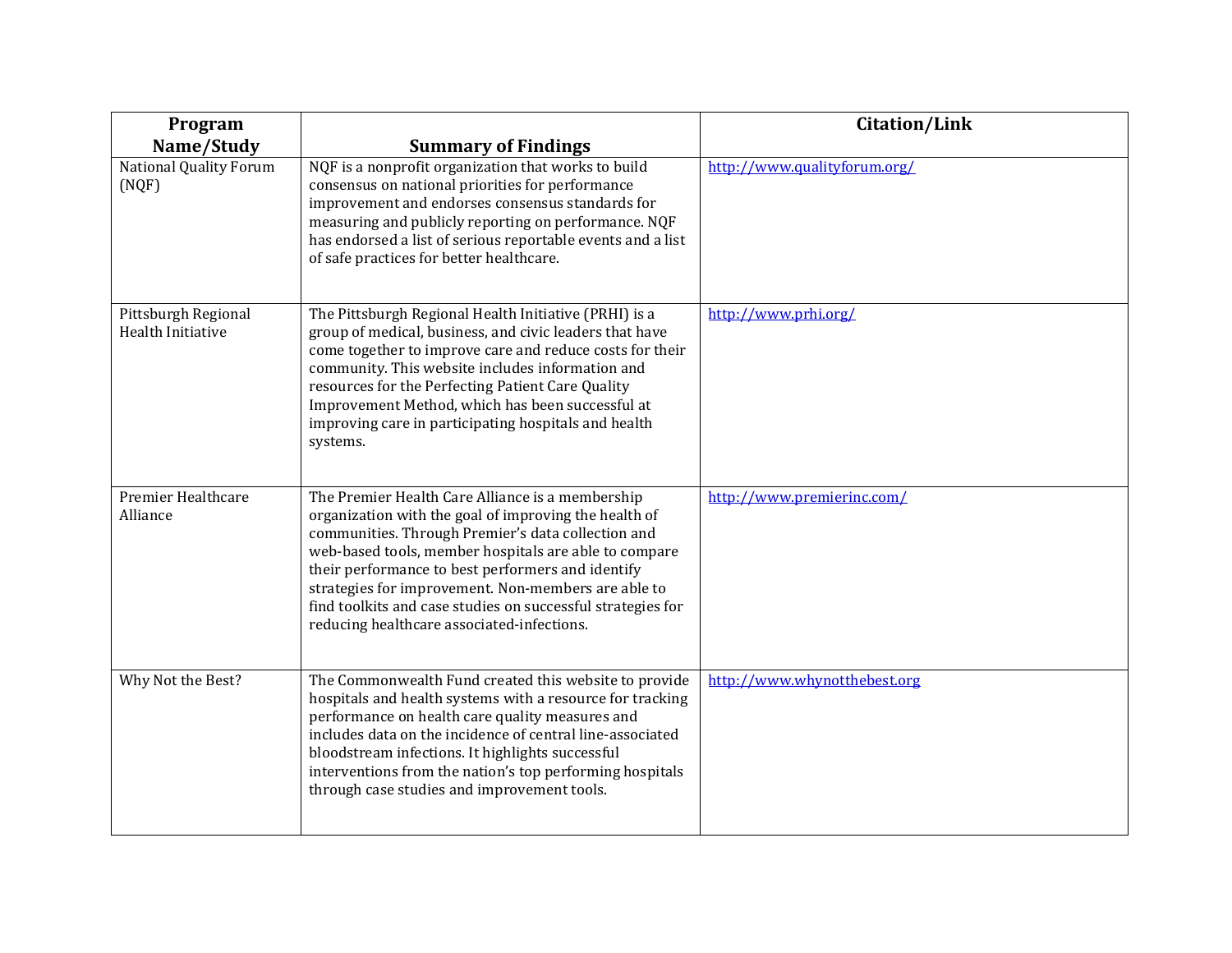| Program                                                                                                                |                                                                                                                                                                                                                                                                                                                                                                                                                                                                                                                                                                                                                                          | <b>Citation/Link</b>                                                                                                                                       |
|------------------------------------------------------------------------------------------------------------------------|------------------------------------------------------------------------------------------------------------------------------------------------------------------------------------------------------------------------------------------------------------------------------------------------------------------------------------------------------------------------------------------------------------------------------------------------------------------------------------------------------------------------------------------------------------------------------------------------------------------------------------------|------------------------------------------------------------------------------------------------------------------------------------------------------------|
| Name/Study                                                                                                             | <b>Summary of Findings</b>                                                                                                                                                                                                                                                                                                                                                                                                                                                                                                                                                                                                               |                                                                                                                                                            |
|                                                                                                                        | <b>Case Studies</b>                                                                                                                                                                                                                                                                                                                                                                                                                                                                                                                                                                                                                      |                                                                                                                                                            |
| Carolinas Medical Center:<br>Demonstrating High<br>Quality in the Public<br>Sector - A Commonwealth<br>Fund Case Study | This case study describes how a public health system<br>used multidisciplinary teams to lead efforts in improving<br>performance in the core measures involving acute<br>myocardial infarction, heart failure, pneumonia, and<br>surgical care. Two specific interventions cited include<br>engaging nursing in the quality improvement process<br>and the implementation of practice changes to support<br>nurses, such as use of standing orders for administration<br>of antibiotics before surgery. Since implementation of the<br>project, there have been fewer complications and deaths<br>across the Medical Center's hospitals. | http://www.commonwealthfund.org/Content/Publications/<br>Case-Studies/2010/Jul/Carolinas-Medical-Center.aspx                                               |
| Committed to Safety: Ten<br><b>Case Studies on Reducing</b><br>Harm to Patients                                        | This report produced by the Commonwealth Fund<br>chronicles the strategies taken to reduce harm to patients<br>in 10 health care organizations and the lessons learned.<br>Specific interventions discussed include building a<br>culture of safety, rapid response teams, multidisciplinary<br>rounds, and preventing health care-associated infections.                                                                                                                                                                                                                                                                                | http://www.commonwealthfund.org/Content/Publications/<br>Fund-Reports/2006/Apr/Committed-to-Safety--Ten-Case-<br>Studies-on-Reducing-Harm-to-Patients.aspx |
| <b>IHI Improvement Map</b>                                                                                             | The IHI Improvement Map is an interactive, web-based<br>tool that allows the user to access best practices,<br>resources, and case studies on key process<br>improvements that impact patient care. The<br>Improvement Map encompasses the work of the learning<br>network that was created through the work of IHI's<br>100,000 Lives Campaign and 5 Million Lives Campaign.                                                                                                                                                                                                                                                            | http://www.ihi.org/IHI/Programs/ImprovementMap/                                                                                                            |
| <b>IHI Improvement Stories</b><br>- Intensive Care                                                                     | Interventions that can help reduce ICU length of stay, ICU<br>mortality, and overall hospital mortality are detailed<br>extensively in this section of the IHI website that focuses<br>on improving ICU care. Examples of interventions, such<br>as the use of bundles, rapid response teams,<br>multidisciplinary rounds, daily goals assessment, an<br>intensivist model, and effective glucose control are<br>described.                                                                                                                                                                                                              | http://www.ihi.org/IHI/Topics/CriticalCare/IntensiveCare/                                                                                                  |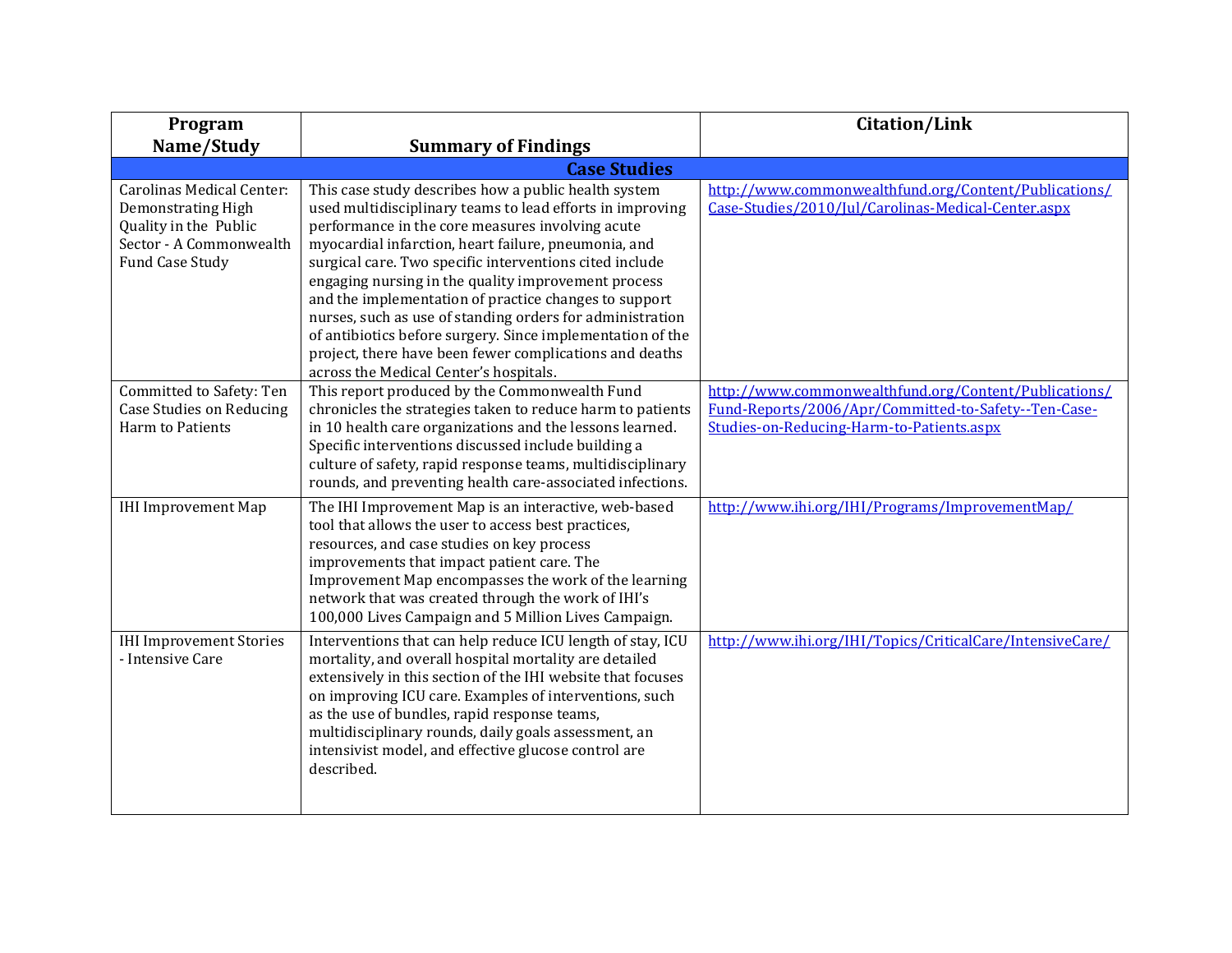| Program                                                                                                       |                                                                                                                                                                                                                                                                                                                                                                                                                                                                                                                                                                                                  | <b>Citation/Link</b>                                                                                                                        |
|---------------------------------------------------------------------------------------------------------------|--------------------------------------------------------------------------------------------------------------------------------------------------------------------------------------------------------------------------------------------------------------------------------------------------------------------------------------------------------------------------------------------------------------------------------------------------------------------------------------------------------------------------------------------------------------------------------------------------|---------------------------------------------------------------------------------------------------------------------------------------------|
| Name/Study                                                                                                    | <b>Summary of Findings</b>                                                                                                                                                                                                                                                                                                                                                                                                                                                                                                                                                                       |                                                                                                                                             |
| <b>IHI Improvement Stories-</b><br><b>Reducing Mortality</b>                                                  | Fourteen hospitals that participated in IHI programs<br>submitted improvement stories summarizing their<br>efforts to test and implement changes to reduce mortality<br>in their organization.                                                                                                                                                                                                                                                                                                                                                                                                   | http://www.ihi.org/IHI/Topics/ReducingMortality/Reducing<br>MortalityGeneral/ImprovementStories/                                            |
| <b>IHI</b> Improvement<br>Stories - Reliability                                                               | Eighteen hospitals working with IHI on improving the<br>reliability of care share their stories on the IHI website.<br>Many of the case studies, including Hackensack<br>University Medical Center, describe how using quality<br>improvement techniques and multidisciplinary rounds<br>reduced mortality rates.                                                                                                                                                                                                                                                                                | http://www.ihi.org/IHI/Topics/Reliability/ReliabilityGenera<br>l/ImprovementStories/ImprovementStoriesIndex.htm?Page=<br>1&cbUser=1&cbIHI=1 |
| <b>IHI Pursuing Perfection</b><br><b>Success Stories</b>                                                      | IHI has compiled Pursuing Perfection success stories,<br>which describes case studies of the hospitals<br>participating in the IHI Pursuing Perfection Initiative.                                                                                                                                                                                                                                                                                                                                                                                                                               | http://www.ihi.org/IHI/Programs/StrategicInitiatives/Pursu<br>ingPerfection.htm                                                             |
| The Joint Commission<br>Journal on Quality and<br>Patient Safety -<br><b>Ascension Health Case</b><br>Studies | A series of 10 articles chronicles one health care system's<br>journey to achieving clinical excellence with no<br>preventable deaths or injuries. The series describes how<br>Ascension Health, a 67-hospital not-for-profit health care<br>system went from vision to action and set a clinical<br>performance agenda that focused on preventable<br>mortality, adverse events, Joint Commission Safety Goals<br>and Core Measures, nosocomial infections, falls, pressure<br>ulcers, surgical complications, and perinatal safety. The<br>series can be found on the health system's website. | http://www.ascensionhealth.org/index.php?option=com_con<br>tent&view=article&id=26&Itemid=139                                               |
| Lessons from the<br>Pioneers: Reporting<br>Healthcare-Associated<br>Infections                                | This report from the National Conference of State<br>Legislatures describes lessons learned from state public<br>reporting initiatives for healthcare-associated infections,<br>including prioritizing reporting measures, establishing a<br>pilot phase for reporting, and the importance of flexibility<br>when implementing reporting systems.                                                                                                                                                                                                                                                | http://www.ncsl.org/documents/health/haireport.pdf                                                                                          |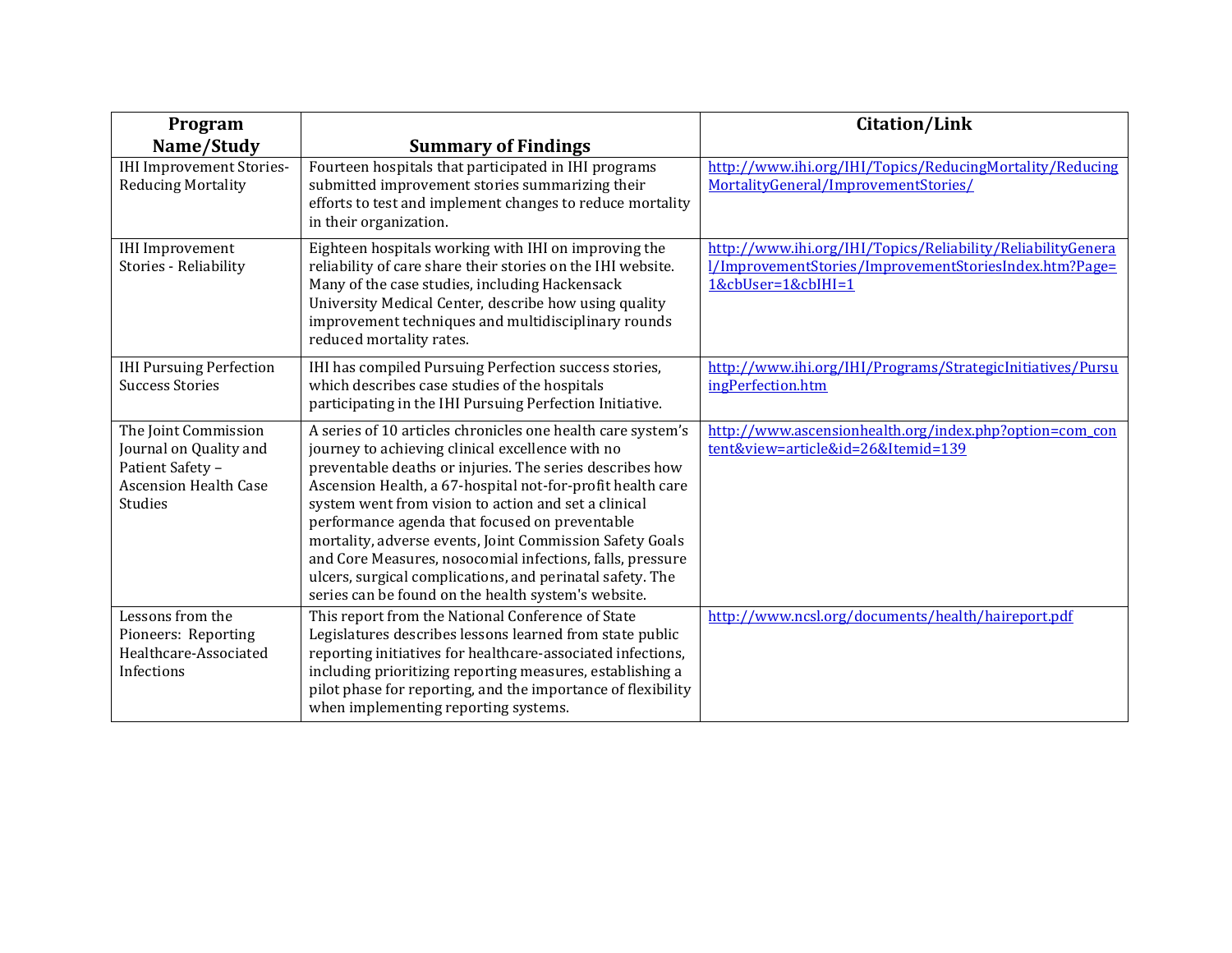| Program                                                                                |                                                                                                                                                                                                                                                                                                                                                                                                                                                                                                                                                                        | <b>Citation/Link</b>                                                                                    |
|----------------------------------------------------------------------------------------|------------------------------------------------------------------------------------------------------------------------------------------------------------------------------------------------------------------------------------------------------------------------------------------------------------------------------------------------------------------------------------------------------------------------------------------------------------------------------------------------------------------------------------------------------------------------|---------------------------------------------------------------------------------------------------------|
| Name/Study                                                                             | <b>Summary of Findings</b>                                                                                                                                                                                                                                                                                                                                                                                                                                                                                                                                             |                                                                                                         |
| Preventing and Treating<br>Sepsis - HPOE Case Study                                    | This case study describes how Piedmont Hospital in<br>Atlanta, GA used a standardized sepsis bundle and<br>created its own sepsis protocol for identifying patients at<br>risk for sepsis. This allowed clinicians to identify and<br>treat patients earlier for sepsis. By implementing these<br>strategies, the hospital was able to reduce its mortality<br>by 34 percent.                                                                                                                                                                                          | http://www.hpoe.org/case-studies/3280007744                                                             |
| Quest®: High Performing<br>Hospitals                                                   | Premier Healthcare Alliance's Quest program includes<br>more than 200 hospitals across the country working to<br>reduce mortality, errors, and costs. According to Premier,<br>"over two years, QUEST hospitals have saved 22,164<br>lives, an estimated \$2.13 billion in costs and provided<br>nearly 43,741 additional patients with all appropriate<br>evidence-based care." The Quest 2010 Top Performers<br>Booklet highlights the work of the top hospital<br>performers and describes the most significant thing done<br>by each hospital to reduce mortality. | http://www.premierinc.com/quality-safety/tools-<br>services/quest/downloads/2010TopPerformers FINAL.pdf |
| Reducing Hospital<br><b>Standardized Mortality</b><br>Rate with Early<br>Interventions | This study describes the implementation of rapid<br>response teams at Henry Ford Health System.                                                                                                                                                                                                                                                                                                                                                                                                                                                                        | http://www.ncbi.nlm.nih.gov/pubmed/17263098                                                             |
| Reducing Mortality and<br>Avoiding Preventable ICU<br>Utilization                      | This study evaluated the impact of a rapid response team<br>intervention using APR DRGs. The study found that the<br>rate of unplanned transfers to the ICU was reduced, ICU<br>beds were filled by more severe patients, and the hospital<br>standardized mortality rate dropped.                                                                                                                                                                                                                                                                                     | http://onlinelibrary.wiley.com/doi/10.1111/j.1945-<br>1474.2010.00084.x/abstract                        |
| <b>Stony Brook University</b><br>Medical Center - HPOE<br>Case Study                   | This case study describes how Stony Brook University<br>Medical Center successfully implemented a set of best<br>practices for early recognition and treatment of severe<br>sepsis and reached its goal of reducing sepsis mortality<br>by 25 percent.                                                                                                                                                                                                                                                                                                                 | http://www.hpoe.org/case-studies/2325300708                                                             |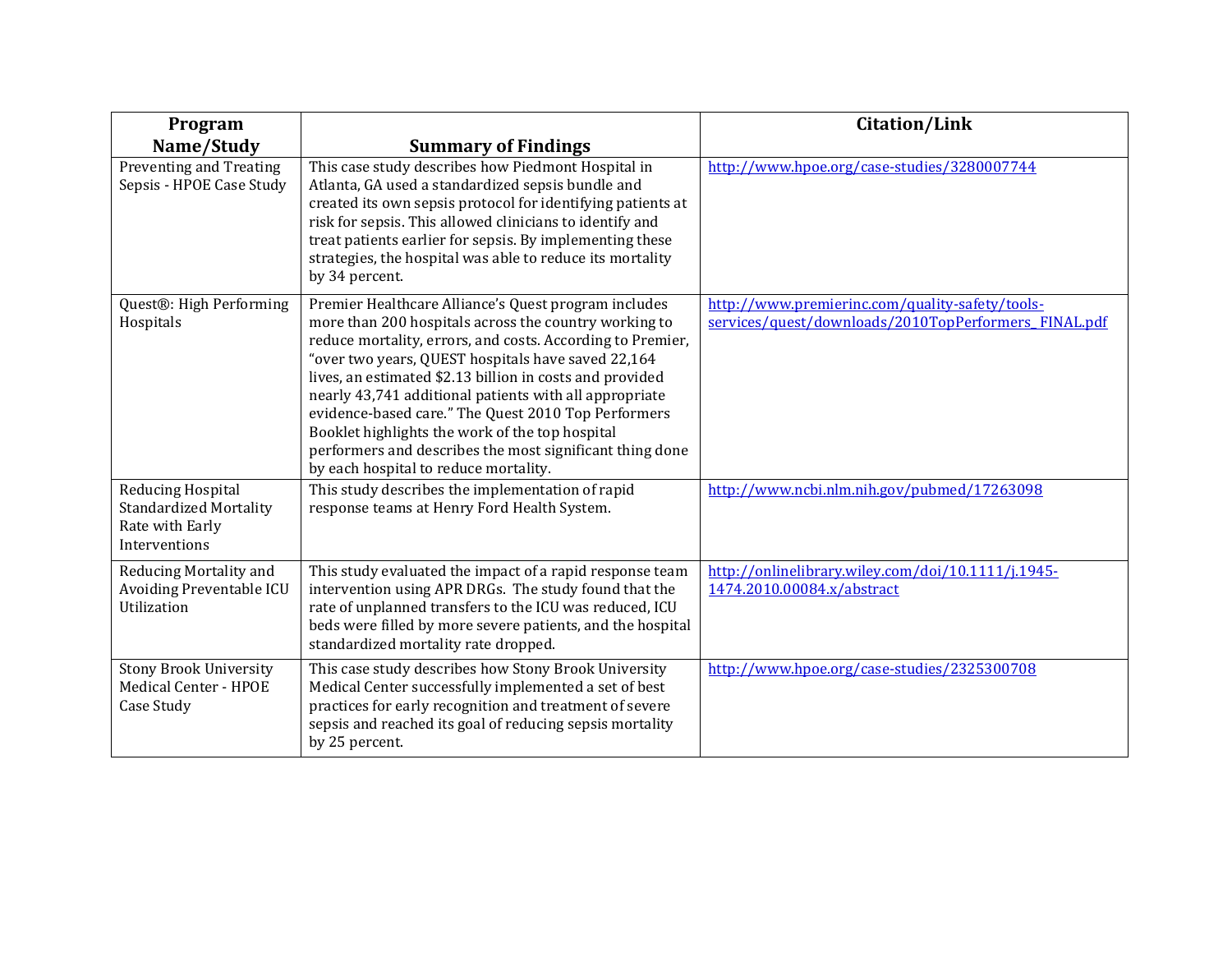| Program                                                                                                        |                                                                                                                                                                                                                                                                                                                                                                                                                                                                | <b>Citation/Link</b>                                                                                                                                                                   |
|----------------------------------------------------------------------------------------------------------------|----------------------------------------------------------------------------------------------------------------------------------------------------------------------------------------------------------------------------------------------------------------------------------------------------------------------------------------------------------------------------------------------------------------------------------------------------------------|----------------------------------------------------------------------------------------------------------------------------------------------------------------------------------------|
| Name/Study                                                                                                     | <b>Summary of Findings</b>                                                                                                                                                                                                                                                                                                                                                                                                                                     |                                                                                                                                                                                        |
| <b>Texas Health Harris</b><br>Methodist-Cleburne: A<br>System Approach to<br>Surgical Improvement              | This Commonwealth Fund case study focuses on how<br>Texas Health Harris Methodist-Cleburne achieved<br>compliance with the Surgical Care Improvement Project<br>(SCIP) measures. The hospital set up a reporting and<br>monitoring structure, reviewed cases concurrently, used<br>preprinted order sets to facilitate compliance, and<br>provided physicians with evidence-based literature as a<br>way to engage them in the quality improvement process.    | http://www.commonwealthfund.org/Content/Publications/<br>Case-Studies/2009/Dec/Texas-Health-Harris-Methodist-<br>Cleburne-A-System-Approach-to-Surgical-Improvement.aspx               |
| Walla Walla General<br>Hospital: Setting Staff up<br>for Success in Pneumonia<br>Care                          | This Commonwealth Fund case study describes how<br>Walla Walla General Hospital advanced improvements in<br>meeting the pneumonia core measure set. The hospital<br>established a multidisciplinary team, developed a<br>pneumonia care order set, developed pocket cards and<br>educated staff, integrated reminders into its clinical<br>information system, and shared results across the<br>system.                                                        | http://www.commonwealthfund.org/Content/Publications/<br>Case-Studies/2010/Apr/Walla-Walla-General-Hospital-<br>Setting-Staff-Up-for-Success-in-Pneumonia-Care.aspx                    |
| Western Baptist Hospital:<br>Problem Solving with<br>Pneumonia Care<br>Performance<br><b>Improvement Teams</b> | This Commonwealth Fund case study credits physician-<br>led performance improvement teams and integrating<br>process improvements into staff routines for the<br>hospital's success in achieving high performance on the<br>pneumonia core measure set.                                                                                                                                                                                                        | http://www.commonwealthfund.org/Content/Publications/<br>Case-Studies/2010/Jan/Western-Baptist-Hospital-Problem-<br>Solving-with-Pneumonia-Care-Performance-Improvement-<br>Teams.aspx |
|                                                                                                                | <b>Use of Checklists, Bundled Protocols, Multidisciplinary</b><br><b>Teams and Communication Tools</b>                                                                                                                                                                                                                                                                                                                                                         |                                                                                                                                                                                        |
| American Association for<br><b>Respiratory Care</b>                                                            | The American Association for Respiratory Care (AARC)<br>compiled a list of resources on rapid response teams that<br>includes links to IHI resources on establishing a rapid<br>response team, success stories from hospitals that have<br>implemented rapid response teams, a video describing<br>the use and function of these teams developed by Baylor<br>University Health Care System in Dallas, Texas, articles<br>from AARC members, and news stories. | http://www.aarc.org/resources/rapid_response/                                                                                                                                          |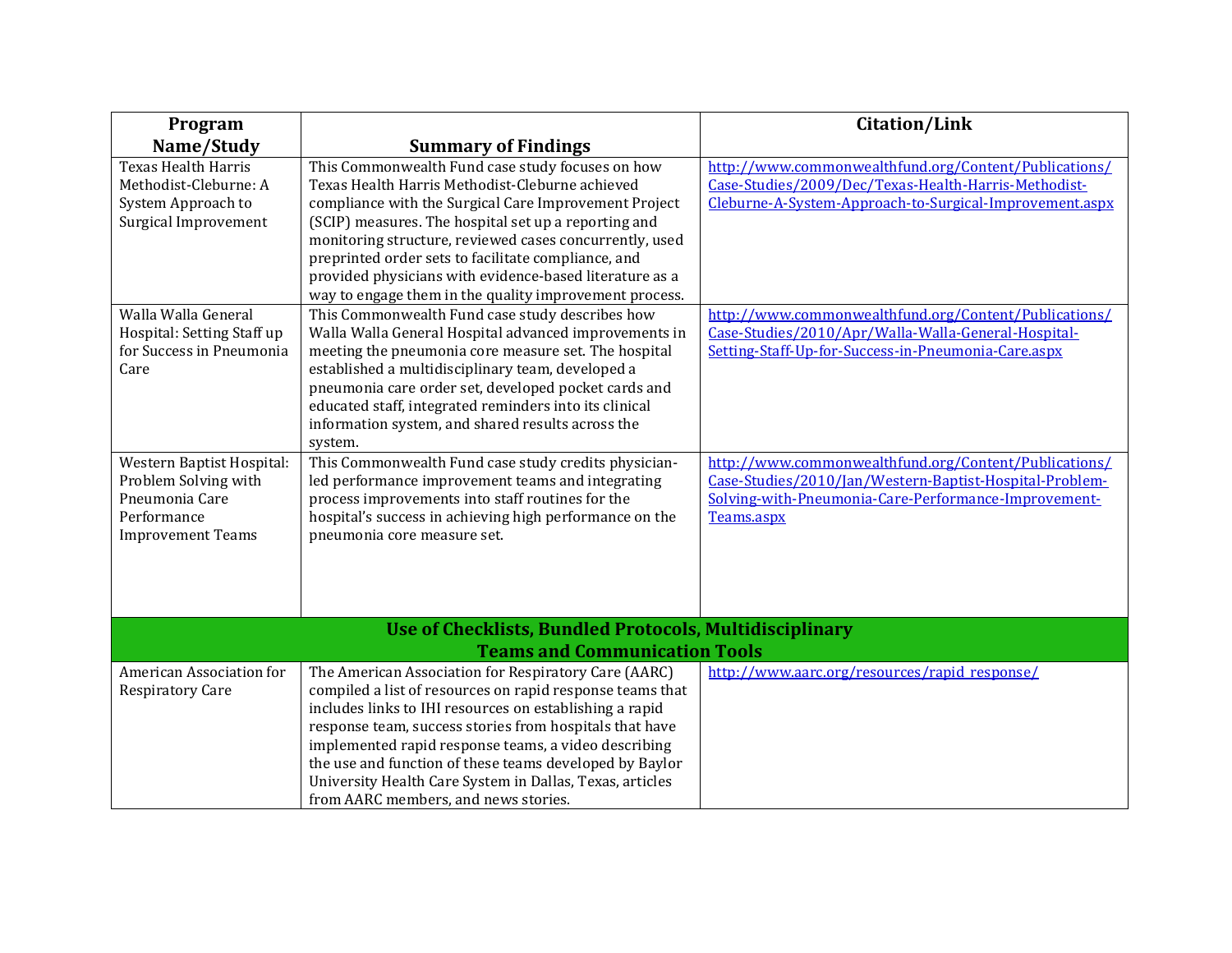| Program                                                                                                                                                                        |                                                                                                                                                                                                                                                                                                                                                                                                                                                                                                                                                                                                        | <b>Citation/Link</b>                                                                       |
|--------------------------------------------------------------------------------------------------------------------------------------------------------------------------------|--------------------------------------------------------------------------------------------------------------------------------------------------------------------------------------------------------------------------------------------------------------------------------------------------------------------------------------------------------------------------------------------------------------------------------------------------------------------------------------------------------------------------------------------------------------------------------------------------------|--------------------------------------------------------------------------------------------|
| Name/Study                                                                                                                                                                     | <b>Summary of Findings</b>                                                                                                                                                                                                                                                                                                                                                                                                                                                                                                                                                                             |                                                                                            |
| Association between<br><b>Medical Team Training</b><br>and Surgical Mortality                                                                                                  | This study published in <i>JAMA</i> describes the impact of<br>medical team training in the operating room (OR) on<br>surgical mortality. The study found an 18% reduction in<br>annual mortality in the study sites. Nationwide<br>interventions included briefings and debriefings in the<br>OR and use of checklists.                                                                                                                                                                                                                                                                               | http://jama.ama-assn.org/content/304/15/1693.abstract                                      |
| First State-Specific<br>Healthcare-Associated<br><b>Infections Summary Data</b><br>Report - CDC's National<br><b>Healthcare Safety</b><br>Network (NHSN)<br>January-June, 2009 | These websites link to the HAIs report by state, but also<br>include several links to each HAI intervention and<br>guidelines to help hospital leaders lower HAIs in their<br>hospitals.                                                                                                                                                                                                                                                                                                                                                                                                               | http://www.cdc.gov/hai/statesummary.html<br>http://www.cdc.gov/HAI/prevent/prevention.html |
| <b>International Conference</b><br>on Rapid Response<br><b>Systems: Team Systems</b><br>for Safety                                                                             | This website provides videos and presentation materials<br>from five years of conferences on rapid response systems<br>(2005-2010). Presentations summarize current research<br>and educational issues on use of these teams.                                                                                                                                                                                                                                                                                                                                                                          | http://rapidresponsesystems.org/resources.htm                                              |
| On the CUSP: Stop HAI                                                                                                                                                          | This is a joint program of the Health Research and<br>Educational Trust, Johns Hopkins University, and the<br>Michigan Health and Hospital Association's Keystone<br>Center to stop hospital-acquired infections through the<br>implementation of the Comprehensive Unit-Based Safety<br>Program and specific strategies to eliminate central line-<br>associated blood stream infections and catheter-<br>associated urinary tract infections. The website includes<br>manuals and toolkits, including science of safety videos<br>and checklists for hospital boards and infection control<br>staff. | http://www.onthecuspstophai.org                                                            |
| Patient Safety Primer on<br>Rapid Response Teams                                                                                                                               | The AHRQ Patient Safety Network includes a primer on<br>rapid response teams that summaries different models of<br>response teams, criteria for calling teams, links to studies<br>on evidence of effectiveness, case studies, and toolkits.                                                                                                                                                                                                                                                                                                                                                           | http://psnet.ahrg.gov/primer.aspx?primerID=4                                               |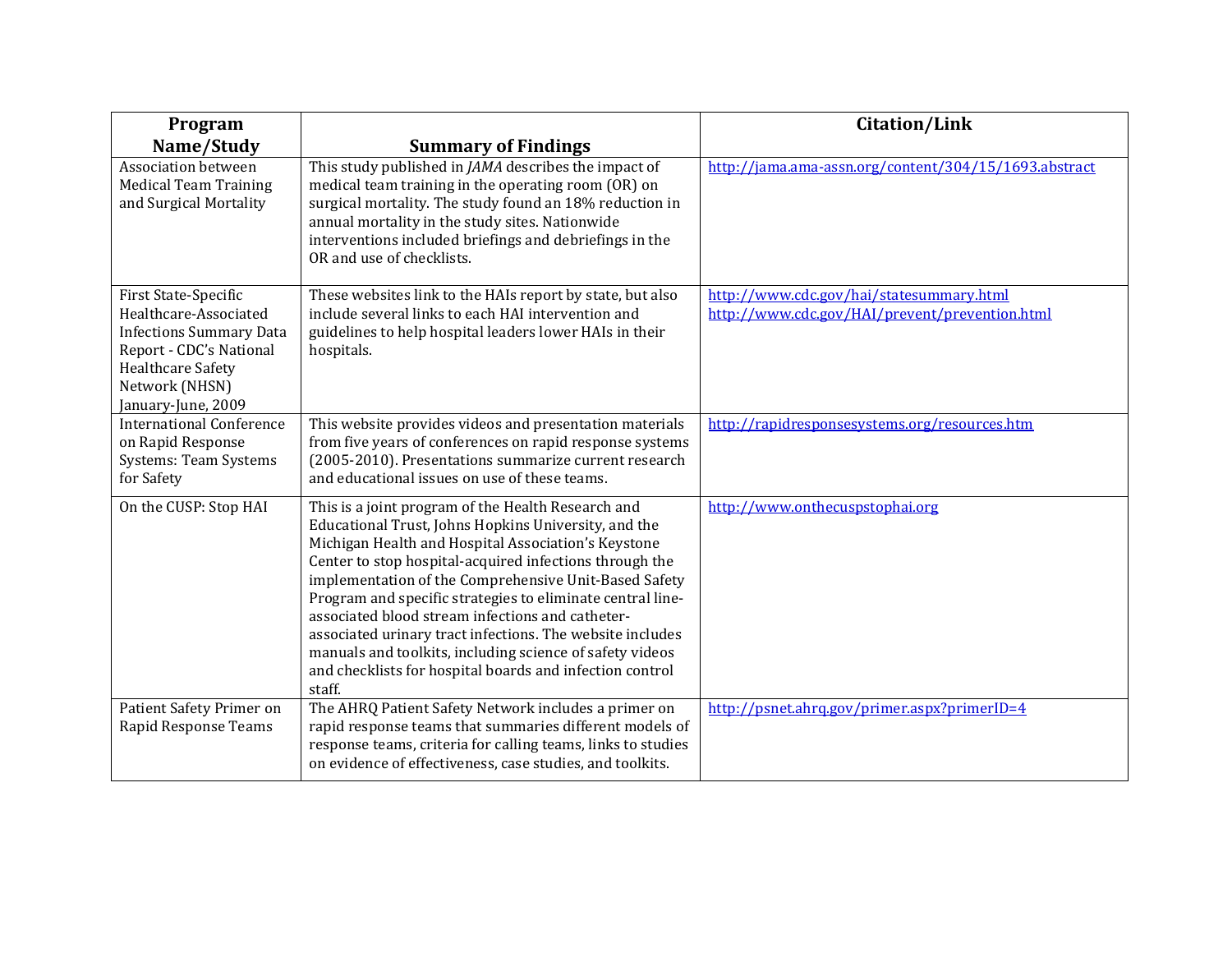| Program                                                          |                                                                                                                                                                                                                                                                                                                                                                                                                                                                    | <b>Citation/Link</b>                                                                                                                                                                                                                                           |
|------------------------------------------------------------------|--------------------------------------------------------------------------------------------------------------------------------------------------------------------------------------------------------------------------------------------------------------------------------------------------------------------------------------------------------------------------------------------------------------------------------------------------------------------|----------------------------------------------------------------------------------------------------------------------------------------------------------------------------------------------------------------------------------------------------------------|
| Name/Study                                                       | <b>Summary of Findings</b>                                                                                                                                                                                                                                                                                                                                                                                                                                         |                                                                                                                                                                                                                                                                |
| Rapid Response Teams: A<br><b>Bridge Over Troubled</b><br>Waters | This document summarizes the history of rapid response<br>teams in the United States and the work of VHA hospitals<br>in implementing this improvement strategy, including<br>lessons learned in building the team, securing physician<br>and leadership support, and developing data collection<br>and review tools.                                                                                                                                              | https://www.yha.com/Solutions/ClinicalImprovement/Docu<br>ments/rrt_final.pdf                                                                                                                                                                                  |
| Reducing HAIs: Effective<br><b>Change Strategies</b>             | On September 27, 2010, Anthony Harris made this<br>presentation at the AHRQ 2010 Annual Conference with<br>talking points on discussion of important healthcare-<br>associated infection (HAIs), science of how to decrease<br>HAIs, epidemiological issues of HAI research, barriers to<br>implementation and maintenance, and illustrative<br>examples.                                                                                                          | http://www.ahrg.gov/about/annualconf10/george harris/ha<br>rris.HTM                                                                                                                                                                                            |
| Regional and state<br>initiatives                                | Six state projects and initiatives with links to download<br>best practices for CLASBI and VAP. There is a link for<br>national initiatives with interventions listed, as well as a<br>link for hospital successes and resources.                                                                                                                                                                                                                                  | http://premierinc.com/safety/topics/bundling/region-<br>state.jsp<br>http://premierinc.com/quality-safety/tools-<br>services/safety/topics/bundling/national.jsp<br>http://premierinc.com/quality-safety/tools-<br>services/safety/topics/bundling/success.jsp |
| Safe Surgery Saves Lives                                         | The goal of the World Health Organization's Safe Surgery<br>Saves Lives Challenge is to improve the safety of surgical<br>care around the world by ensuring adherence to proven<br>standards of care in all countries. The WHO Surgical<br>Safety Checklist has improved compliance with standards<br>and decreased complications from surgery in eight pilot<br>hospitals where it was evaluated.                                                                 | http://www.who.int/patientsafety/safesurgery/en/index.ht<br>ml<br>http://www.nejm.org/doi/full/10.1056/NEJMsa0810119                                                                                                                                           |
| <b>SBAR</b>                                                      | SBAR - Situation, Background, Assessment and<br>Recommendation - is a standardized method of<br>communication originally developed by the military and<br>later adapted for use in health care settings as part of the<br>crew resource management curriculum. SBAR is a<br>technique that helps facilitate clear, concise<br>communication between caregivers about a patient's<br>condition during times of transition as well as during<br>critical situations. | http://psnet.ahrq.gov/content.aspx?taxonomyID=680                                                                                                                                                                                                              |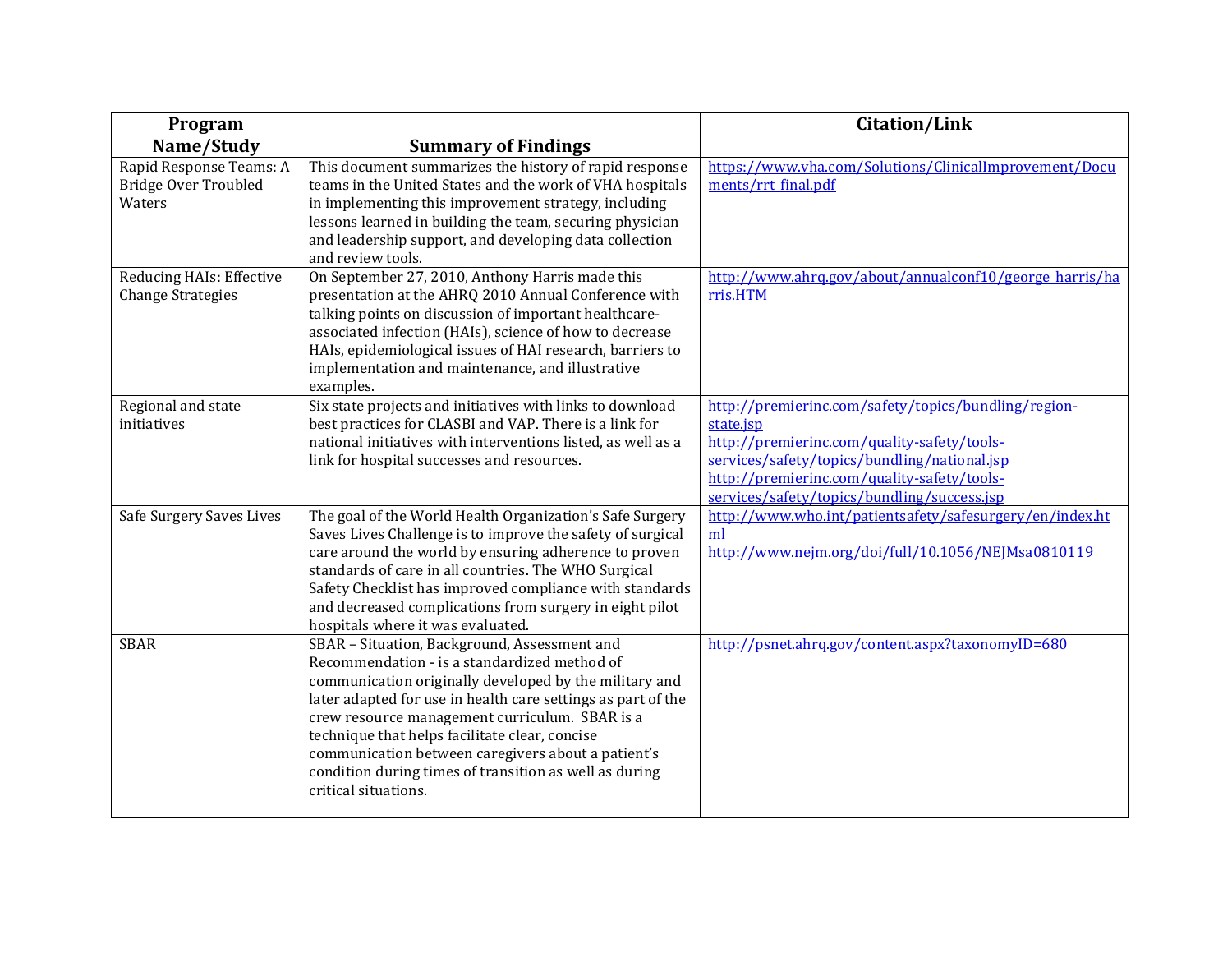| Program                                                                                                           |                                                                                                                                                                                                                                                                                                                                                                                                                                                                                                                                                                       | <b>Citation/Link</b>                                                                                    |
|-------------------------------------------------------------------------------------------------------------------|-----------------------------------------------------------------------------------------------------------------------------------------------------------------------------------------------------------------------------------------------------------------------------------------------------------------------------------------------------------------------------------------------------------------------------------------------------------------------------------------------------------------------------------------------------------------------|---------------------------------------------------------------------------------------------------------|
| Name/Study                                                                                                        | <b>Summary of Findings</b>                                                                                                                                                                                                                                                                                                                                                                                                                                                                                                                                            |                                                                                                         |
| Surgical Care and<br><b>Outcomes Assessment</b><br>Program (SCOAP)                                                | In January 2009, a coalition of major healthcare<br>stakeholders in Washington state came together to create<br>the SCOAP Surgical Checklist Initiative. The Surgical Care<br>and Outcomes Assessment Program (SCOAP) is a unique,<br>clinician-led, voluntary collaborative that links hospitals<br>and surgeons with clinicians from across the state to<br>increase the use of best practices in surgical care.<br>SCOAP's goal is to provide the kind of surveillance of<br>procedures and response to negative outcomes that<br>exists in the world of aviation. | http://www.scoap.org/checklist/<br>http://www.scoap.org/downloads/SCOAP-Surgical-<br>Checklist_v3_4.pdf |
| Surgical Continuum of<br>Care (SCoC) model                                                                        | The SCoC model is a patient-centered, outcomes-driven,<br>value-based approach for hospital-wide surgical patient<br>safety. The principles of this value paradigm are<br>adaptable to other hospitals as demonstrated in a<br>longitudinal study in three hospital systems. The initial<br>experience of SCoC suggests that this model will have<br>benefit beyond surgical hospital cohorts.                                                                                                                                                                        | http://www.ncbi.nlm.nih.gov/pubmed/20739849                                                             |
| <b>TeamSTEPPS</b>                                                                                                 | TeamSTEPPS is a program originally developed by the<br>Department of Defense that incorporates the principles<br>of teamwork training in the delivery of patient care with<br>the goal of strengthening culture and improving patient<br>care. TeamSTEPPS focuses on improving communication<br>and can be implemented in a variety of care settings, such<br>as the emergency department, intensive care units, and<br>labor and delivery.                                                                                                                           | http://teamstepps.ahrg.gov/abouttoolsmaterials.htm                                                      |
|                                                                                                                   | <b>Structured Processes for Mortality Review</b>                                                                                                                                                                                                                                                                                                                                                                                                                                                                                                                      |                                                                                                         |
| Aiming for Zero<br>Preventable Deaths:<br><b>Using Death Reviews to</b><br><b>Improve Care and Reduce</b><br>Harm | This article describes how a seven-hospital tertiary<br>referral system in Canada implemented an<br>interdisciplinary death and adverse event review process<br>that included use of the IHI Global Trigger tool and Move<br>Your Dot methodology.                                                                                                                                                                                                                                                                                                                    | http://www.ncbi.nlm.nih.gov/pubmed/20959735                                                             |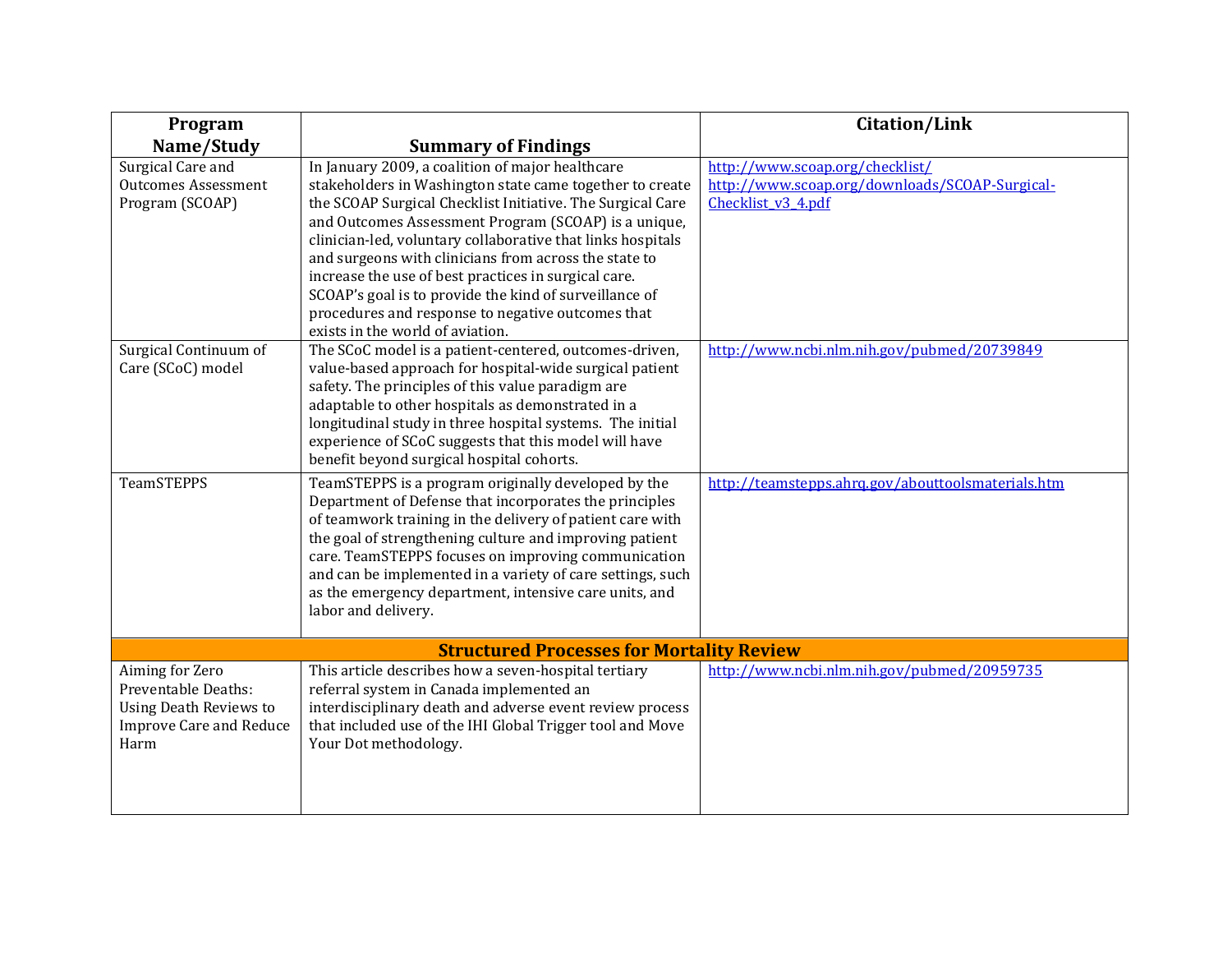| Program                                                                                                                                                                                         |                                                                                                                                                                                                                                                                                                                                                                                                                                                  | <b>Citation/Link</b>                                                                                                                                                            |
|-------------------------------------------------------------------------------------------------------------------------------------------------------------------------------------------------|--------------------------------------------------------------------------------------------------------------------------------------------------------------------------------------------------------------------------------------------------------------------------------------------------------------------------------------------------------------------------------------------------------------------------------------------------|---------------------------------------------------------------------------------------------------------------------------------------------------------------------------------|
| Name/Study                                                                                                                                                                                      | <b>Summary of Findings</b>                                                                                                                                                                                                                                                                                                                                                                                                                       |                                                                                                                                                                                 |
| <b>Hospital Revamps</b><br>Morbidity and Mortality<br>Conference to Focus on<br>System-Wide<br>Improvement, Leading to<br>Better Identification and<br><b>Addressing of Quality</b><br>Problems | Monroe Carell, Jr. Children's Hospital at Vanderbilt<br>University transformed its Morbidity and Mortality<br>Rounds that were educational in focus and geared<br>towards medical residents into multidisciplinary quality<br>improvement forums. Examples of changes that were<br>implemented included expanding participation to include<br>non-physician participants and implementing a process<br>for taking action on identified problems. | http://www.innovations.ahrq.gov/content.aspx?id=2219                                                                                                                            |
| <b>IHI Global Trigger Tool</b>                                                                                                                                                                  | The Global Trigger Tool is a structured chart review<br>method for identifying patients who experienced an<br>adverse event during their hospital stay. The Tool also<br>attempts to identify whether the adverse event was due<br>to a complication of care or the natural course of the<br>patient's illness. The Trigger Tool Implementation Kit can<br>be found on the IHI website.                                                          | http://www.ihi.org/IHI/Topics/PatientSafety/SafetyGeneral<br>/Tools/IHIGlobalTriggerToolforMeasuringAEs.htm                                                                     |
| Model Principles for<br>Medical Peer Review of<br>Physicians for Health<br><b>Care Facilities</b>                                                                                               | This document developed by the Massachusetts Medical<br>Society includes model principles for medical peer<br>review in hospital settings and emphasizes a focus on<br>systems as contributing factors, transparency of triggers<br>used to identify cases for review, and the process that<br>should be used in the event that a disciplinary hearing is<br>required.                                                                           | http://www.massmed.org/AM/Template.cfm?Section=Legal<br>and_Regulathttp://www.innovations.ahrq.gov/content.aspx?i<br>d=2219ory&TEMPLATE=/CM/HTMLDisplay.cfm&ContentID=<br>36801 |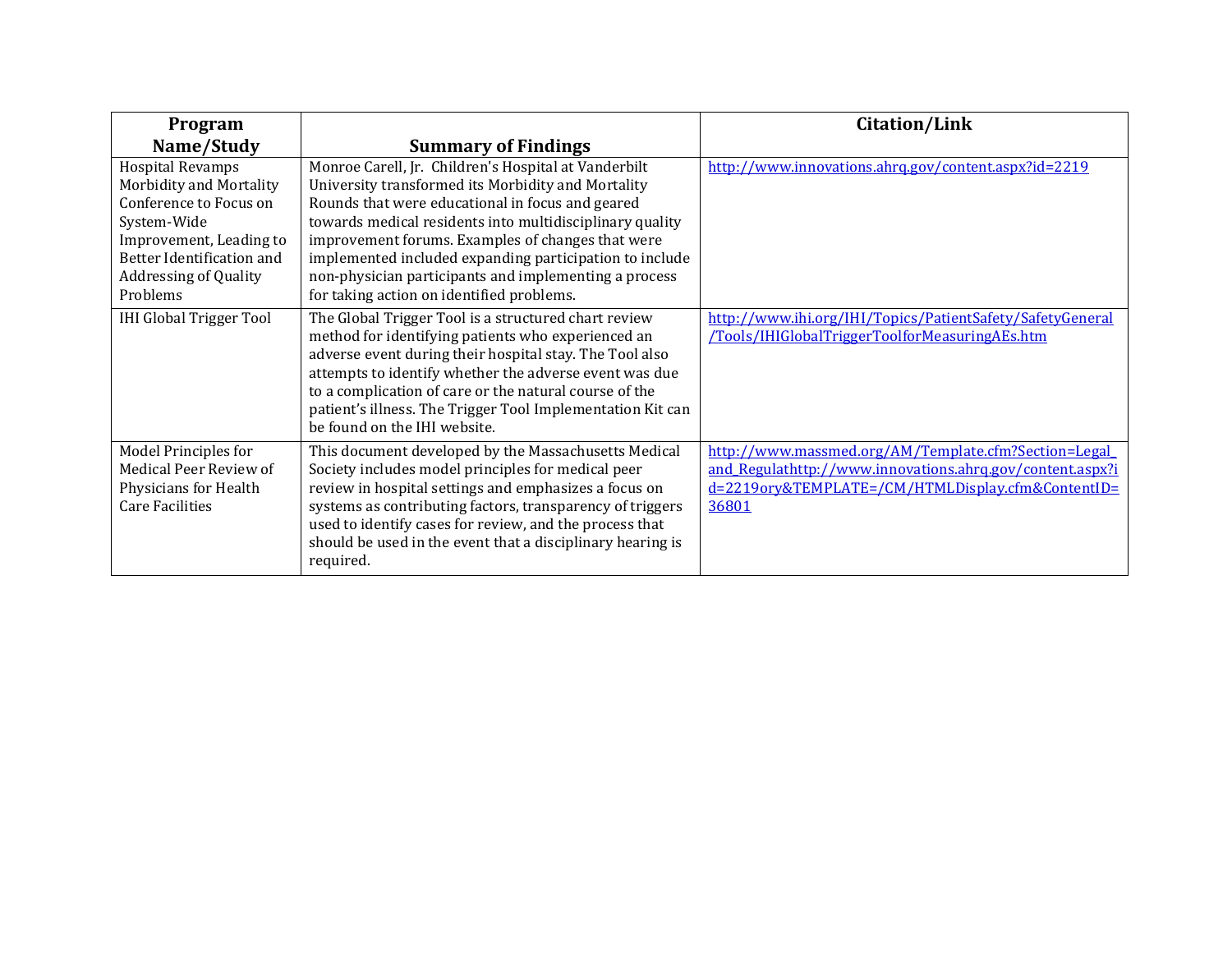| Program                                                                                       |                                                                                                                                                                                                                                                                                                                                                                                                                                                                                                                                                                                                                                                                                                                                                                                                                              | <b>Citation/Link</b>                                                                                                                 |
|-----------------------------------------------------------------------------------------------|------------------------------------------------------------------------------------------------------------------------------------------------------------------------------------------------------------------------------------------------------------------------------------------------------------------------------------------------------------------------------------------------------------------------------------------------------------------------------------------------------------------------------------------------------------------------------------------------------------------------------------------------------------------------------------------------------------------------------------------------------------------------------------------------------------------------------|--------------------------------------------------------------------------------------------------------------------------------------|
| Name/Study                                                                                    | <b>Summary of Findings</b>                                                                                                                                                                                                                                                                                                                                                                                                                                                                                                                                                                                                                                                                                                                                                                                                   |                                                                                                                                      |
| Move Your Dot:<br>Measuring, Evaluating,<br>and Reducing Hospital<br>Mortality Rates (Part I) | This IHI white paper describes an analytical tool that<br>helps hospitals analyze their mortality rates. Hospitals<br>review medical records of hospital deaths and categorize<br>them in a 2x2 matrix based on whether the patient was<br>admitted to an ICU or regular floor and whether the<br>patient was on comfort measures only or not. The<br>improvement focus depends on which box in the matrix<br>the hospital death falls. Patients admitted to Intensive<br>Care Units for comfort measures only who die may reflect<br>overuse of ICUs and the need to better identify and care<br>for patients at the end-of-life. Patients admitted to ICUs<br>who die may reflect the need for hospitals to consider<br>implementing known safety techniques, such as<br>ventilator bundling and multidisciplinary rounds. | http://www.ihi.org/IHI/Results/WhitePapers/MoveYourDot<br>MeasuringEvaluatingandReducingHospitalMortalityRates.ht<br>$\underline{m}$ |
| The Process of Peer<br>Review in US Hospitals                                                 | This study describes the results of a survey of peer<br>review programs in U.S. hospitals. The study found that<br>programs vary in structure, process, and governance and<br>identified factors positively perceived by physicians as<br>having an impact on quality. These factors include such<br>things as recognition of excellence, standardization of<br>process and governance, and integration of peer review<br>programs with performance improvement.                                                                                                                                                                                                                                                                                                                                                             | http://www.turner-<br>white.com/jc/abstract_new09.php?PubCode=jcom_oct09_pee<br>$\mathbf{r}$                                         |
| <b>Reducing Mortality Rates</b><br>(Part 2)                                                   | This IHI White Paper describes how eight pilot hospitals<br>tested strategies for reducing mortality. After first<br>categorizing 50 patient deaths into the 2x2 matrix<br>described in the IHI white paper, Move Your Dot:<br>Measuring, Evaluating, and Reducing Hospital Mortality<br>Rates (Part I), further review of the medical record was<br>conducted using the IHI Global Trigger Tool. Cases were<br>then validated through physician review and different<br>change ideas were tested and implemented depending<br>upon which box in the matrix the case was categorized.<br>Case studies of the following three hospitals are<br>described: Multidisciplinary Rounds at OSF St. Anthony<br>Medical Center; Ventilator Bundle at Virginia Mason                                                                  | http://www.ihi.org/IHI/Results/WhitePapers/ReducingHosp<br>italMortalityRatesPart2.htm                                               |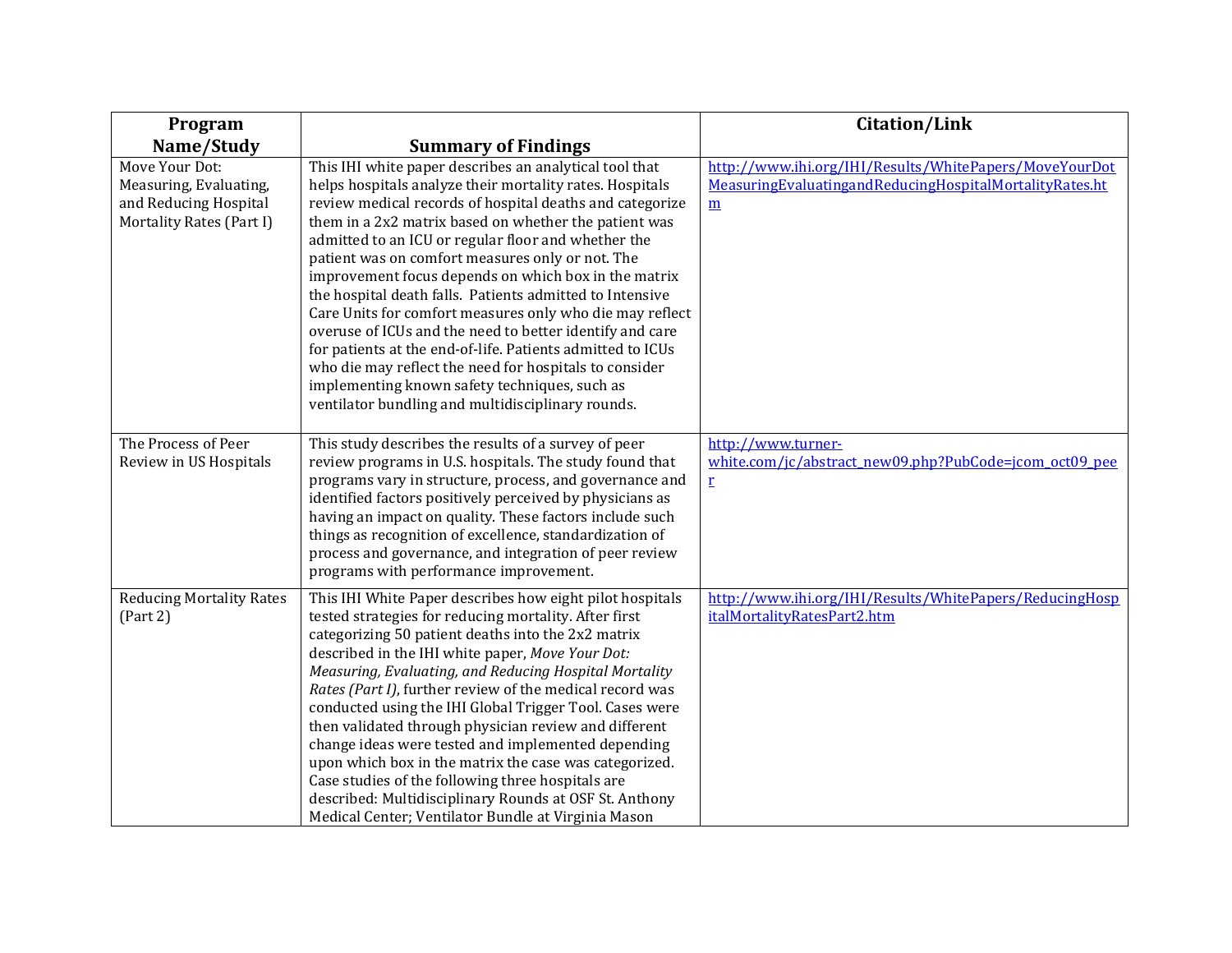| Program                                                                                                                                                                                      |                                                                                                                                                                                                                                                                                                                                                                                                                                                                                                                                    | <b>Citation/Link</b>                                                                                           |
|----------------------------------------------------------------------------------------------------------------------------------------------------------------------------------------------|------------------------------------------------------------------------------------------------------------------------------------------------------------------------------------------------------------------------------------------------------------------------------------------------------------------------------------------------------------------------------------------------------------------------------------------------------------------------------------------------------------------------------------|----------------------------------------------------------------------------------------------------------------|
| Name/Study                                                                                                                                                                                   | <b>Summary of Findings</b><br>Medical Center; and Rapid Response Teams at Borgess<br>Medical Center. Data from the three hospitals showed<br>that implementation of these strategies could reduce<br>mortality both hospital-wide and condition-specific.                                                                                                                                                                                                                                                                          |                                                                                                                |
|                                                                                                                                                                                              | <b>Literature and Articles on Reducing Preventable Mortality</b>                                                                                                                                                                                                                                                                                                                                                                                                                                                                   |                                                                                                                |
| <b>Getting Boards on Board:</b><br><b>Engaging Governing</b><br>Boards in Quality and<br>Safety                                                                                              | This article outlines the responsibilities of hospital and<br>health system boards to make improving health care<br>quality a top priority. It discusses six interventions that<br>boards can do to drive improvement: setting aims,<br>getting data and hearing patient stories, establishing and<br>monitoring system-level "big dot" measures, changing<br>the environment and promoting culture change, learning<br>and upholding executive accountability.                                                                    | http://198.171.49.252/trustee/Getting%20Boards%20on%2<br>0Board%20Jt%20Comm%20J%20Apr08.pdf                    |
| Racial and Ethnic<br>Differences in the<br><b>Treatment of Acute</b><br>Myocardial Infarction:<br>Findings from the Get<br>With The Guidelines-<br><b>Coronary Artery Disease</b><br>Program | This study looked at patients from 443 hospitals<br>participating in the American Heart Association's Get<br>With the Guidelines Program and found that from 2002<br>to 2007, the overall rates of "defect-free care" increased.<br>While a gap in defect-free care was observed for blacks in<br>the beginning of the study, this gap disappeared by the<br>end of the study.                                                                                                                                                     | http://circ.ahajournals.org/cgi/content/abstract/121/21/22<br>94?view=short&fp=2294&vol=121&lookupType=volpage |
| <b>Reduction in Acute</b><br>Myocardial Infarction<br>Mortality in the United<br>States - Risk Standardized<br><b>Mortality Rates from</b><br>1995-2006                                      | The study attempts to evaluate the hospital 30-day risk-<br>standardized mortality rates (RSMRs) for those patients<br>that have been discharged with acute myocardial<br>infarction (AMI). The results indicate that there was a<br>significant decrease in RSMRs for patients with AMI<br>during the time period in question. The authors suggest<br>that while a conclusion cannot be reached with certainty,<br>the drop in mortality may be due in part to the quality<br>improvement strategies implemented in recent years. | http://jama.ama-assn.org/content/302/7/767.abstract                                                            |